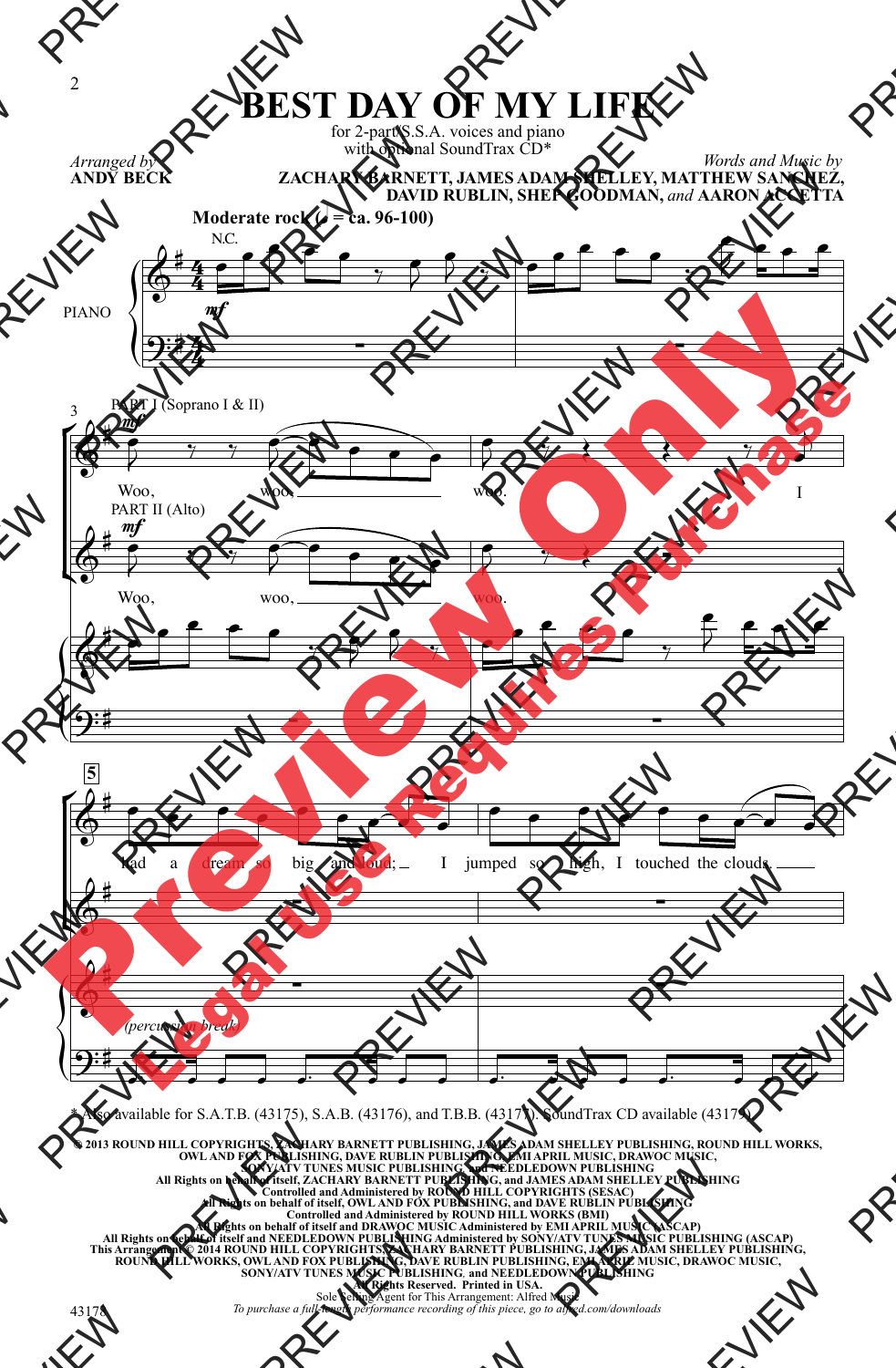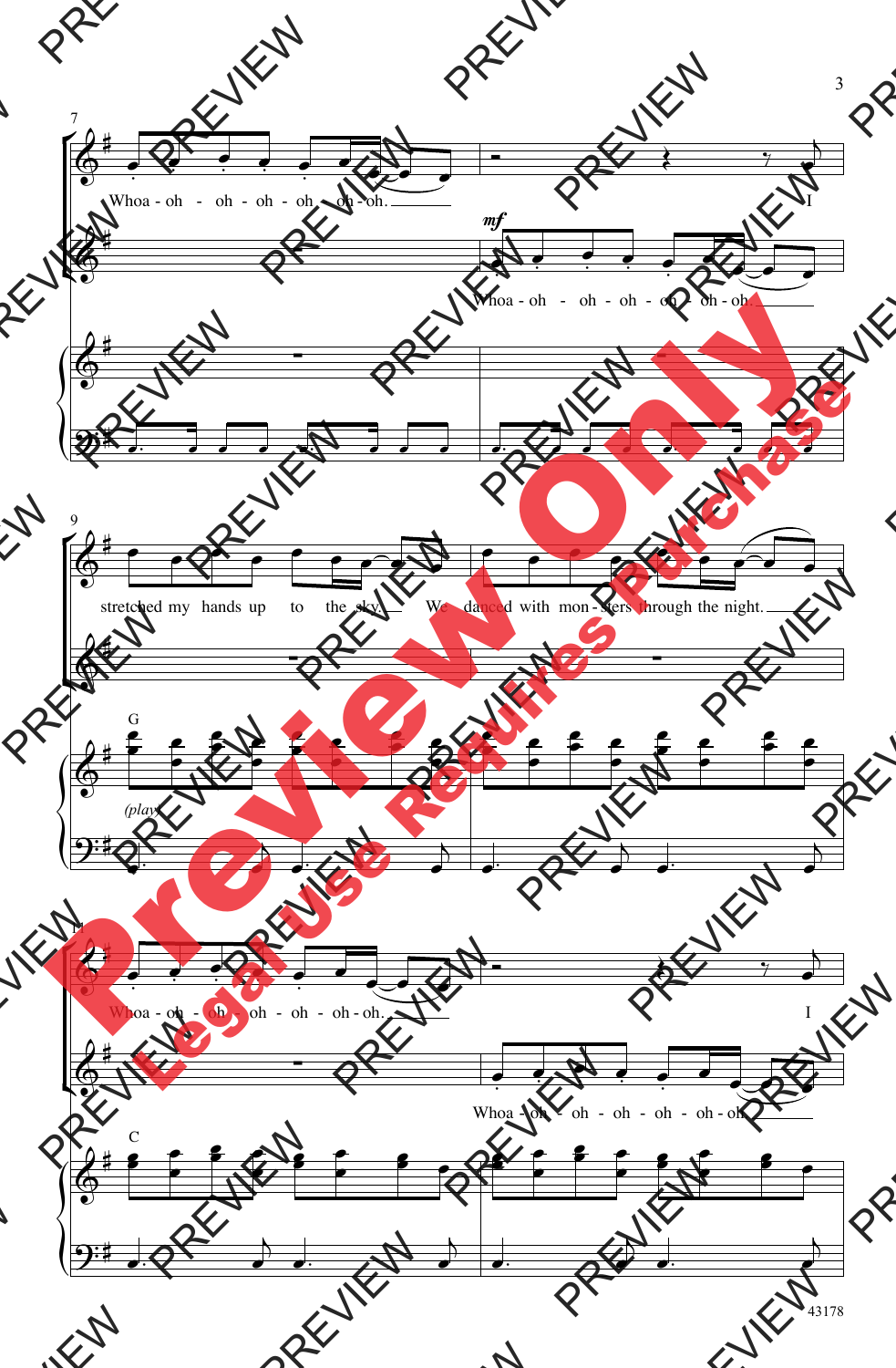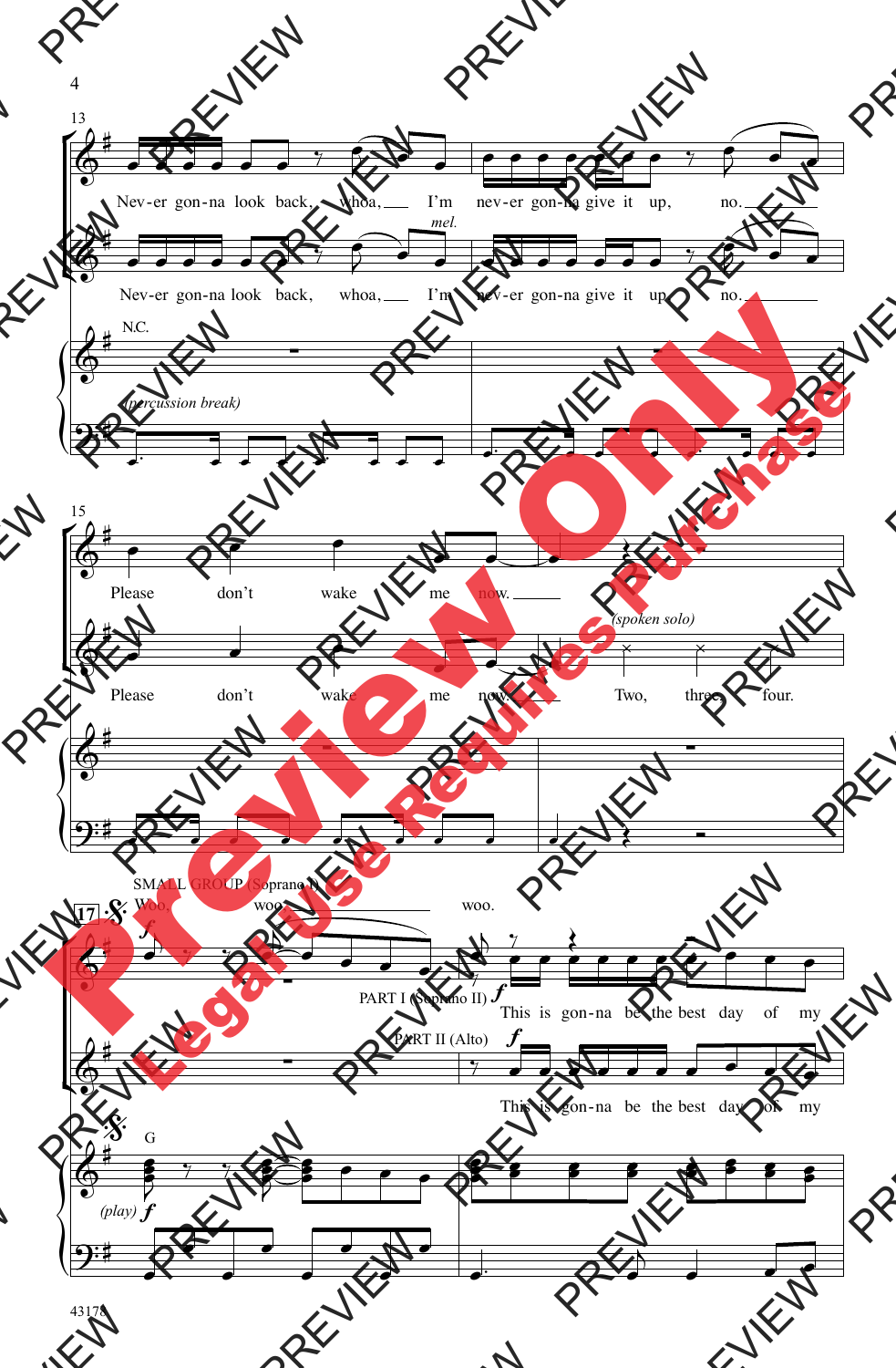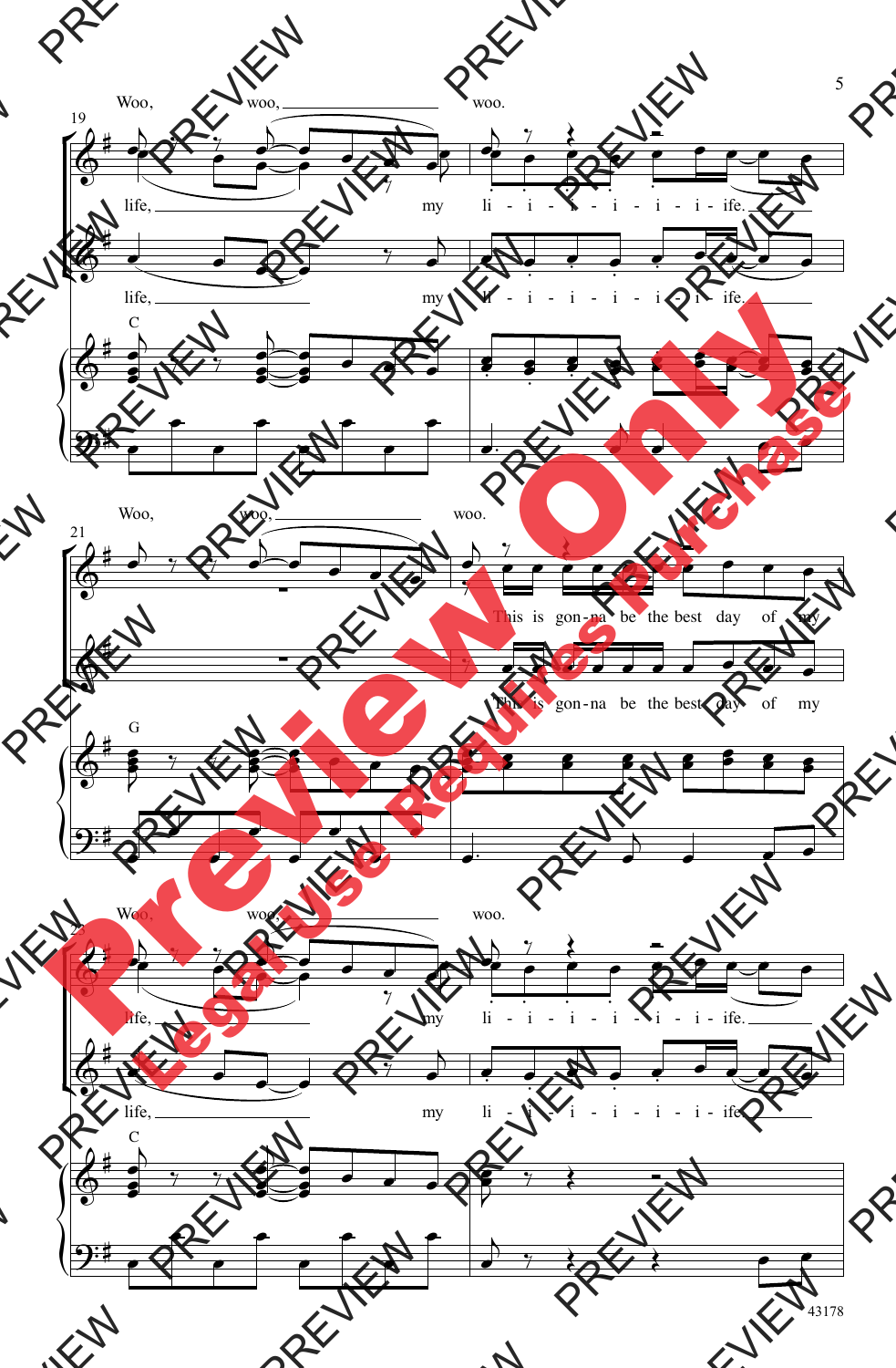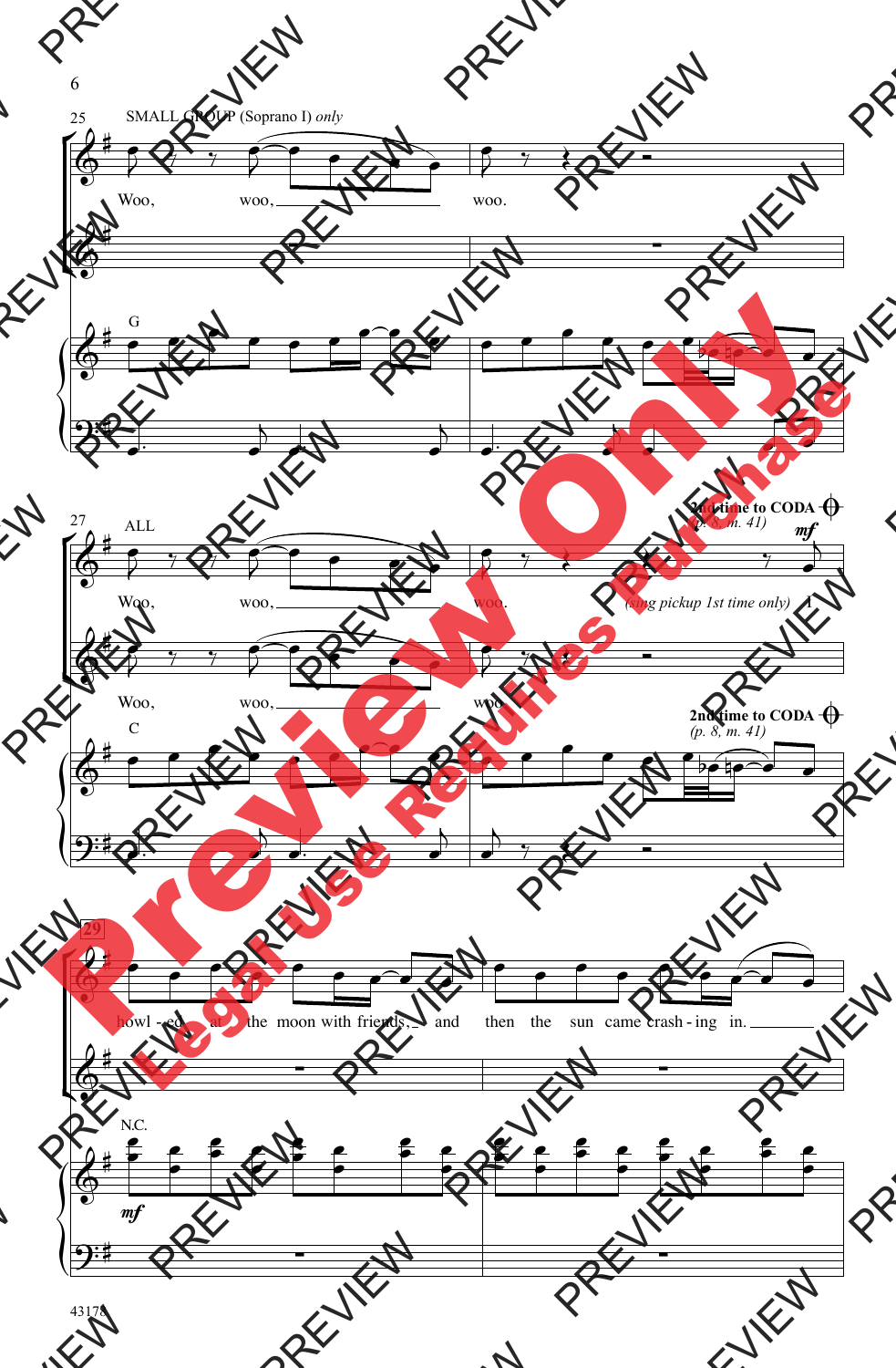

43178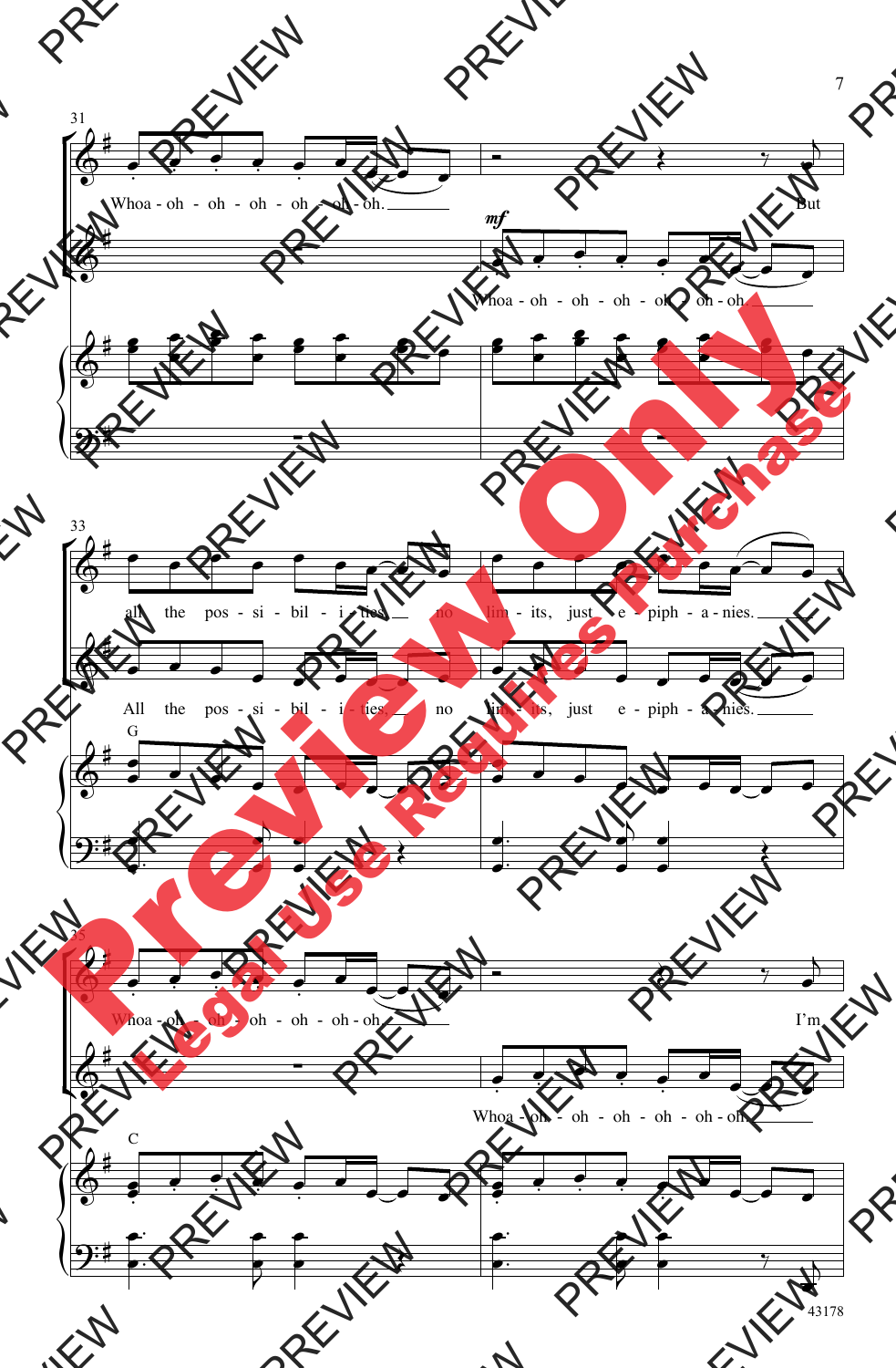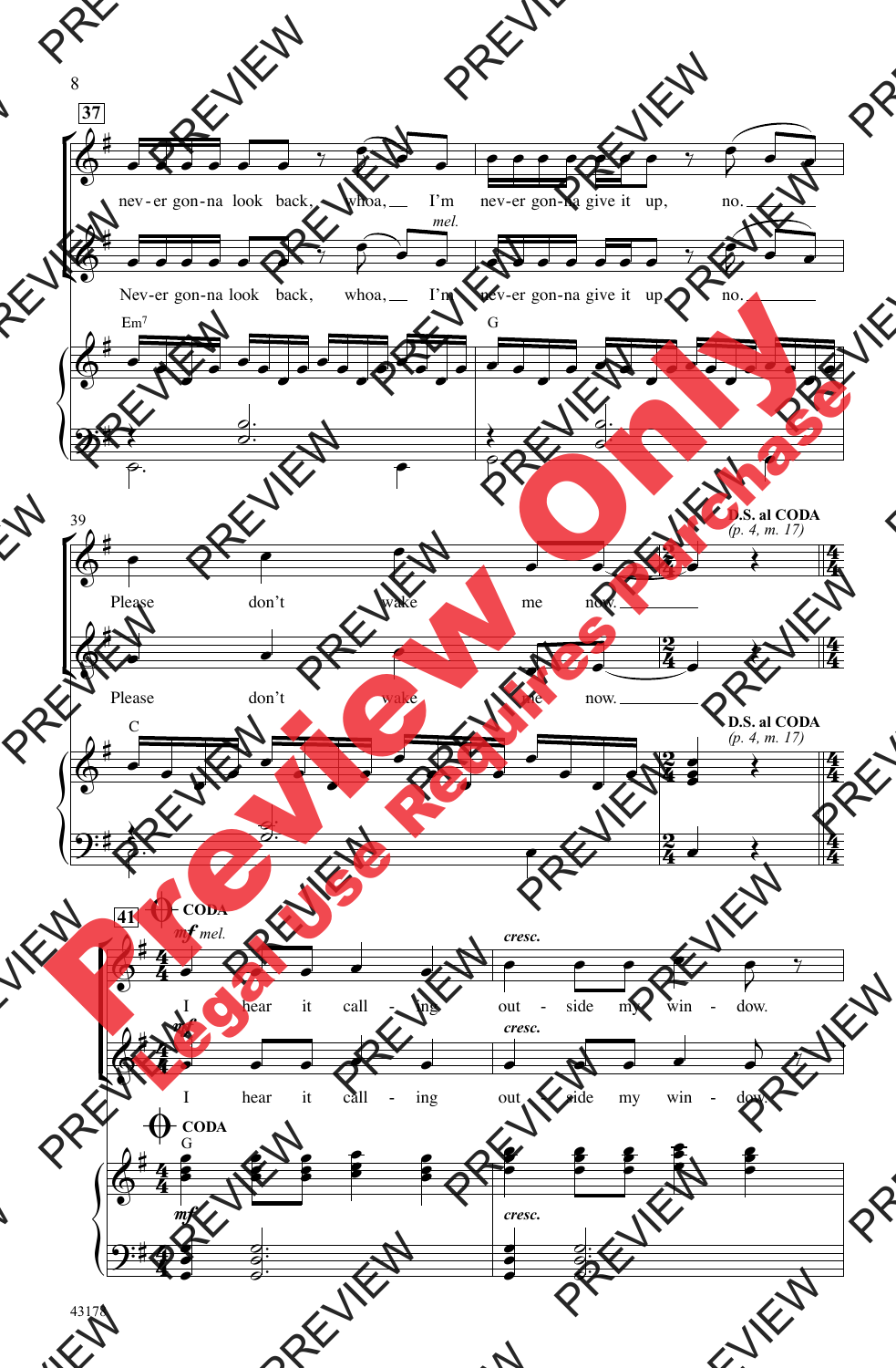

43178

## 9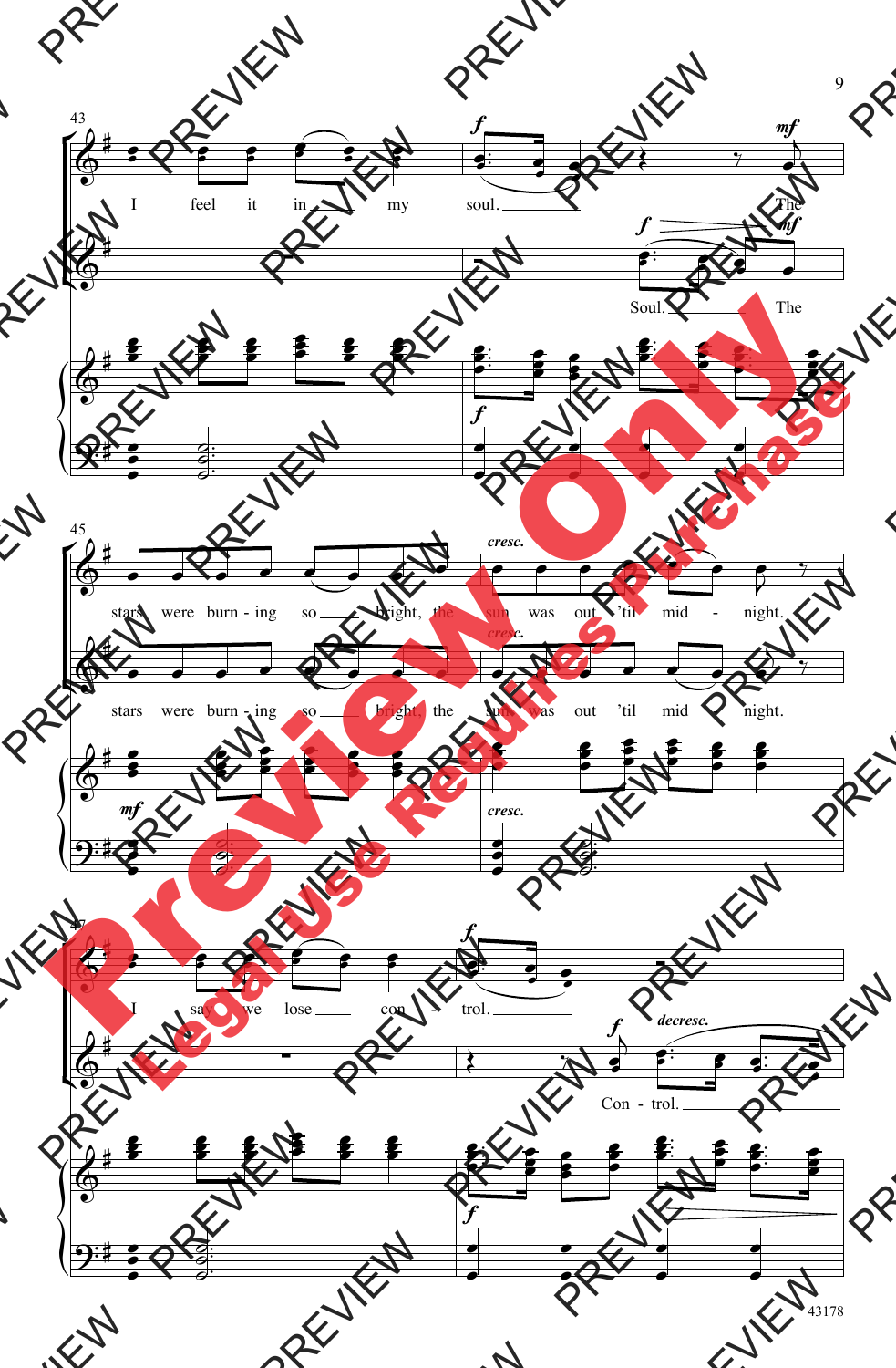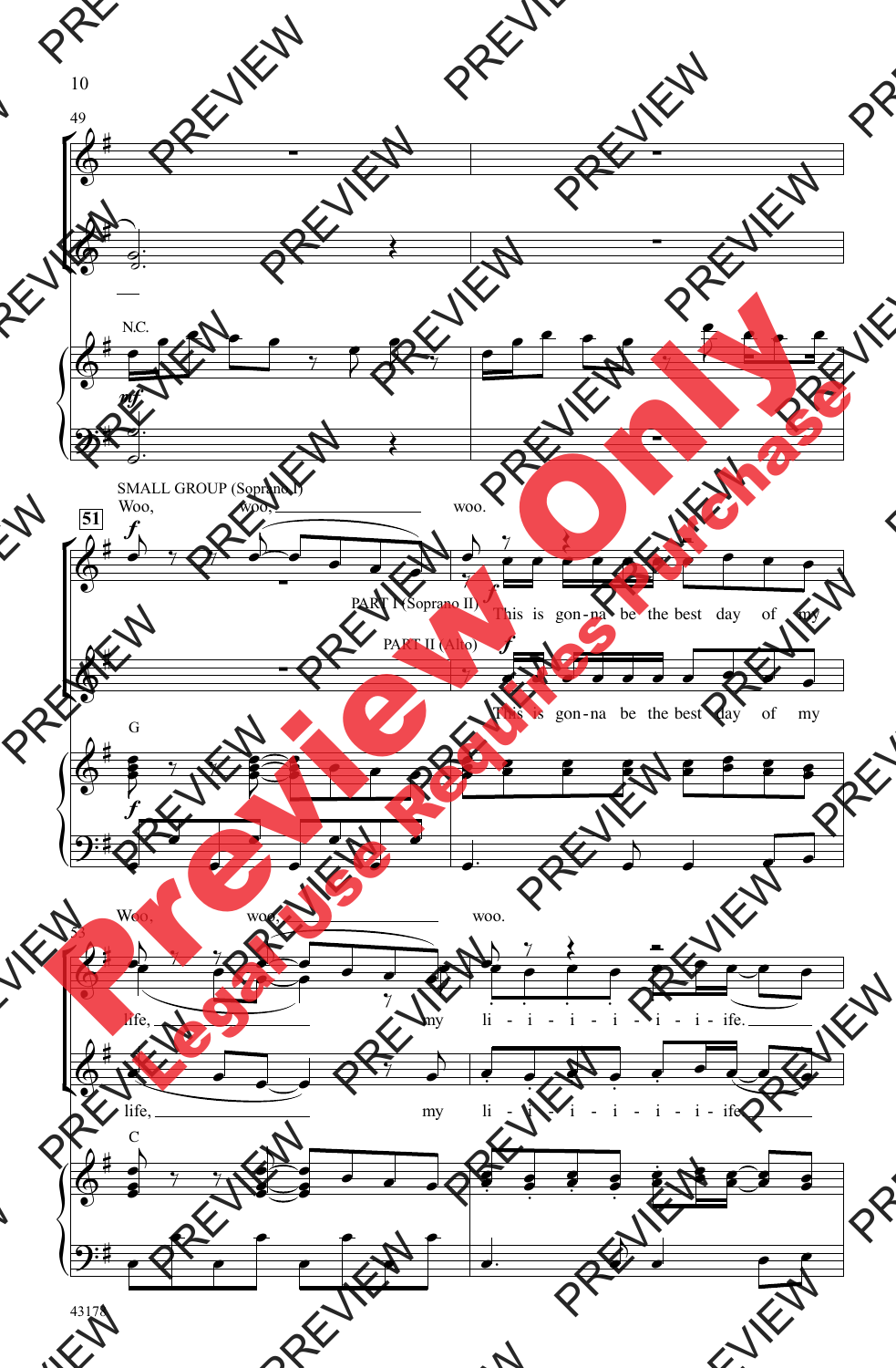